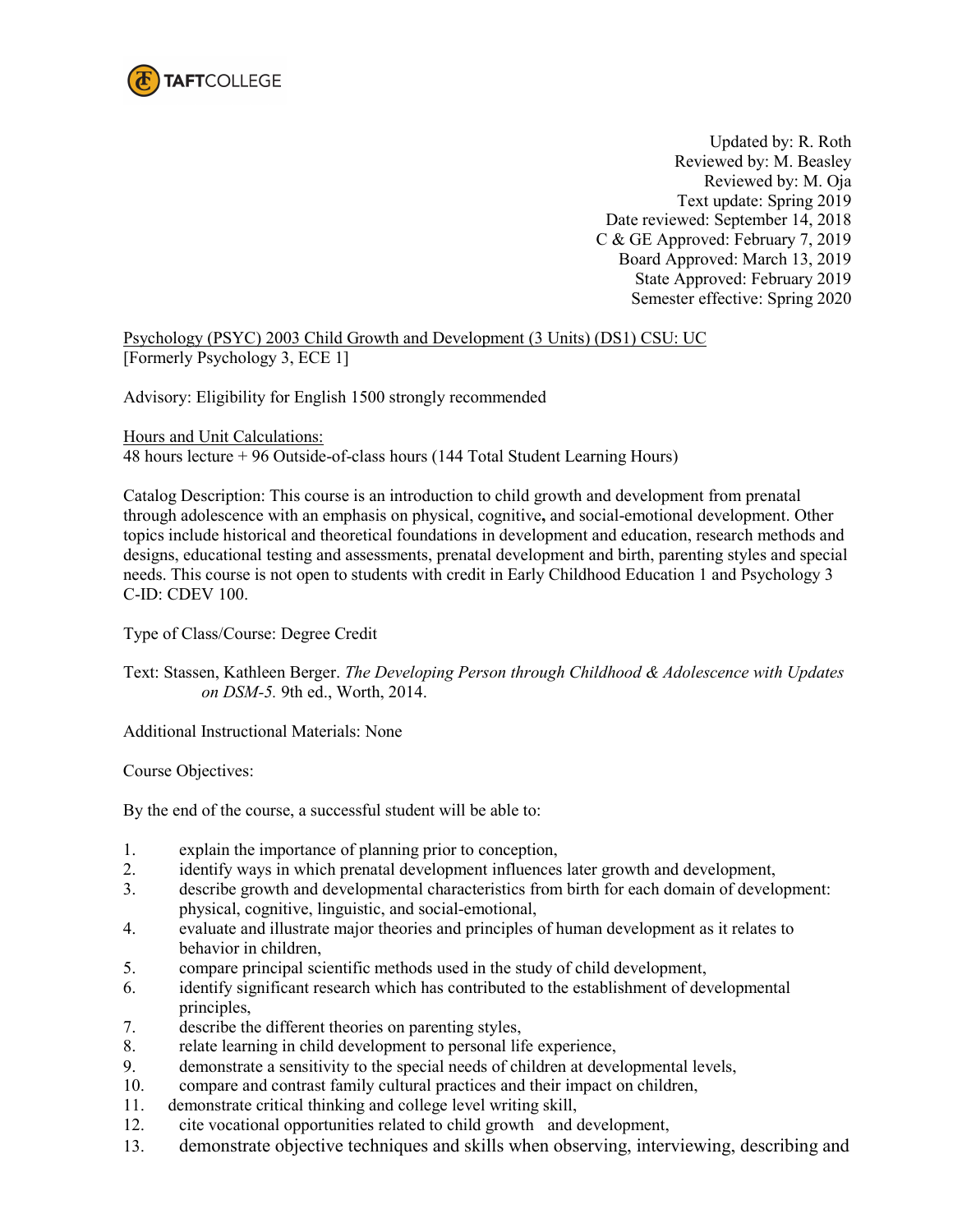

evaluating behavior in children of all ages cultures and backgrounds,

- 14. examine and evaluate the importance of the early years and the effects of interaction between the individual and her/his environment,
- 15. examine and evaluate the role of teachers and other professionals in facilitating children's development,
- 16. examine and evaluate the role of play and its relationship to development at various stages.
- 17. analyze the impact culture, economics, politics and history has on development,
- 18. apply developmental theory to children's observations, surveys, and interviews, and
- 19. differentiate characteristics of typical and atypical development at various stages.

Course Scope and Content:

|         | Unit I   | <b>Historical and Theoretical Foundations</b>                        |
|---------|----------|----------------------------------------------------------------------|
|         |          | <b>Historical Timeline</b><br>$\mathsf{A}$ .                         |
|         |          | B <sub>1</sub><br>Psychoanalytic Theories                            |
|         |          | $C_{\cdot}$<br>Behaviorism and Social Learning Theories              |
|         |          | D.<br>Cognitive Theories and Information Processing                  |
|         |          | E.<br>Sociocultural Theory                                           |
|         |          | F.<br><b>Ecological Systems Theory</b>                               |
|         | Unit II  | <b>Research Methods</b>                                              |
|         |          | Study of Child Development<br>$A_{-}$                                |
|         |          | Β.<br>Scientific Method                                              |
|         |          | $\overline{C}$ .<br><b>Research Methods and Studies</b>              |
|         | Unit III | Biological and Environmental Influences on Development               |
|         |          | Genetic Code, Chromosomes and Gametes<br>A.                          |
|         |          | <b>B.</b><br>Sex, Multiple Births, and Fertility                     |
|         |          | $C_{\cdot}$<br>Chromosomal and Genetic Abnormalities                 |
|         |          | D.<br>Genetic Counseling and Testing                                 |
|         |          | Ε.<br>Influence of Environment                                       |
|         |          | 1. Contemporary/social impact on children's development              |
|         |          | 2. The role and influence of the caregiver                           |
|         |          | 3. The role and influence of culture                                 |
| Unit IV |          | <b>Prenatal Development</b>                                          |
|         |          | Periods of Development<br>$\mathsf{A}$ .                             |
|         |          | <b>B.</b><br><b>Teratogens and Prenatal Risks</b>                    |
|         | Unit V   | <b>Birth</b>                                                         |
|         |          | A.<br>Stages of Birth                                                |
|         |          | <b>B.</b><br><b>Birth Complications</b>                              |
|         |          | $C_{\cdot}$<br><b>Birthing Options and Procedures</b>                |
|         |          | D.<br>Social Support and Bonding                                     |
|         | Unit VI  | Developmental Stages: Special Needs, Risk Factors and Care/Education |
|         |          | <b>Infants and Toddlers</b><br>$\mathsf{A}$                          |
|         |          | <b>B.</b><br>Preschool/Early Childhood                               |
|         |          | $\overline{C}$ .<br>School Age/Middle and Late Childhood             |
|         |          |                                                                      |

D. Adolescence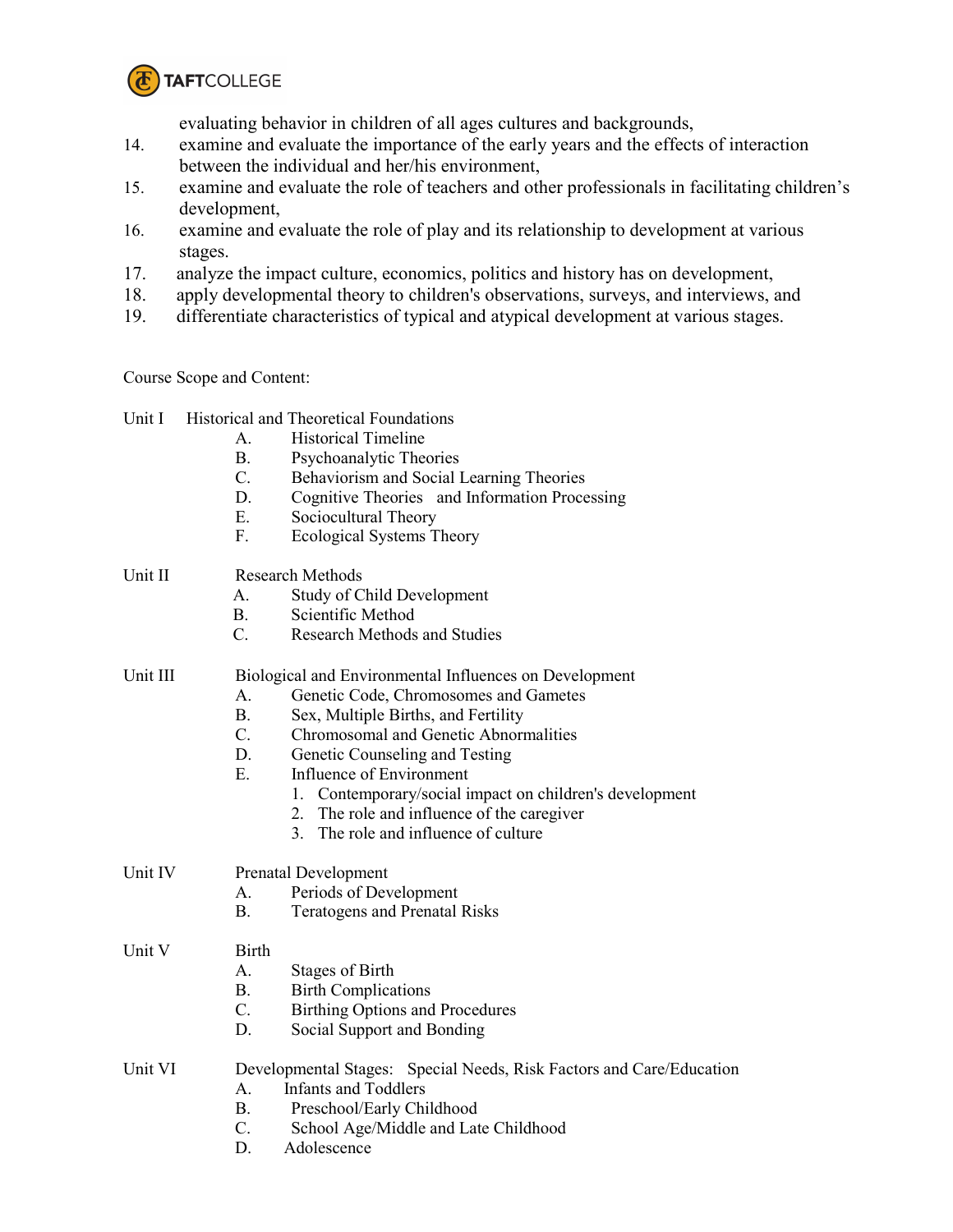

## Unit VII Developmental Domains

- A. Cognitive Development
- B. Language Development
	- 1. Theories of Language Development and Bilingualism
	- 2. Bilingual Development
- C. Physical Development
- D. Social Emotional Development
	- 1. Gender Roles
	- 2. Childhood and Adolescent Sexuality
	- 3. Moral Development
	- 4. Temperament and Personality

Learning Activities Required Outside of Class:

The students in this class will spend a minimum of 6 hours per week outside of the regular class time doing the following:

- 1. Studying<br>2. Answerin
- 2. Answering questions
- 3. Completing required reading and assignments
- 4. Journaling and writing
- 5. Conducting Observations

Methods of Instruction:

- 1. Lectures and discussions
- 2. Visual presentations

Methods of Evaluation:

- 1. Substantial writing assignments, including:
	- a. essay exams
	- b. journaling and reflection activities
	- c. written homework
	- d. group writing assignments
	- e. conducting interviews
- 2. Other examinations, including:
	- a. multiple choice
	- b. true/false items
- c. short answer questions<br>3. Skill Demonstration
- Skill Demonstration
	- a. oral presentations
	- b. field work and observations
	- c. group projects and demonstrations

Supplemental Data:

| TOP Code:                 | 1305.00 Child Development/ Early Care & Ed |
|---------------------------|--------------------------------------------|
| <b>SAM Priority Code:</b> | C: Clearly Occupational                    |